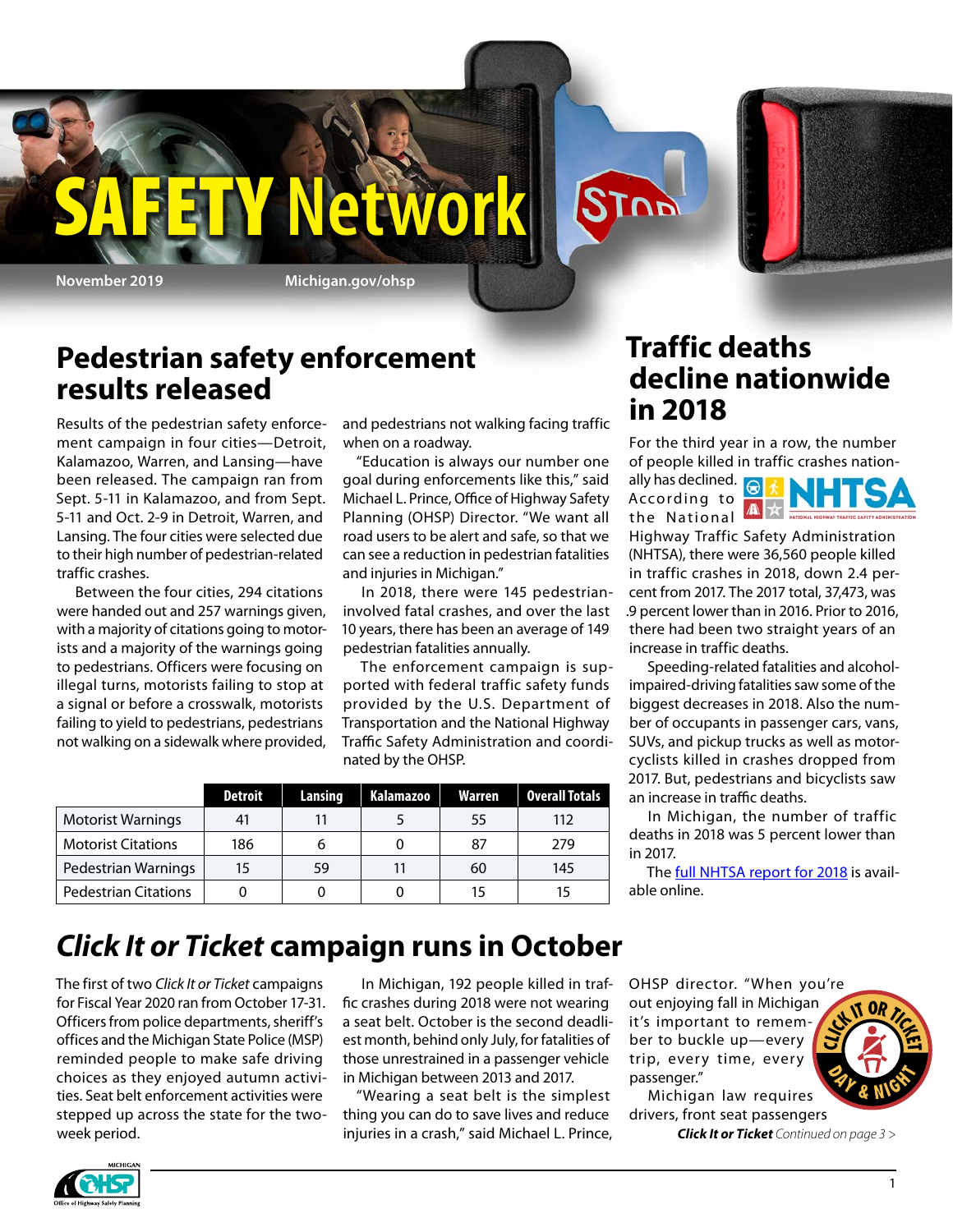# SAFETY **Network**

### *Camp 911* **teaches U.P. sixth graders about EMS careers**

*By Jamie Dolan*

In 1996, the first clamshell flip mobile phone was sold in the United States, and seat belt use in Michigan reached an alltime high of 70.8 percent. At the same time in southwest Michigan, the OHSP funded a proposal by Jari Pulford of SWM Systems to create a two-day program providing interactive experiences in injury prevention, bystander care, and Emergency Medical Services (EMS) careers to children ages 10-13.

A few years later, Dr. Craig Coccia, an Upper Peninsula (U.P.) neurosurgeon, encouraged Ann Clancy-Klemme, an RN/ EMT-P, to bring this type of project to

smoke house evacuation, making a 911 call, and first responder careers.

"Camp opens with a full extrication scene like you would see at a serious crash. The ambulance, a fire truck with the Jaws of Life, as well as police and other rescue personal arrive with lights and sirens and run the drill like a real event. This is a total surprise to the kids and it gets their interest and attention right from the start," Clancy-Klemme said.

"Everything in this program is hands-on emergency care with a "high risk behavior" prevention focus as well. We show them what can happen if they engage in behavdonates all the tents, tables, and chairs every year. Young adult interns with the Michigan Department of Transportation serve as counselors. Dial Help provides team building skills and structure, and law enforcement, fire and rescue, EMS, and medical personnel provide mentorship, education, and support. The Valley Med Flight helicopter does a scene landing and tour.

"There are so many amazing volunteers and we couldn't do it without their dedicated help. Many have been with us since the first camp in '99," Clancy-Klemme said.

After two decades, the inaugural sixth



the region. Along with Judy Pruner, an Emergency Medical Technician, and Jerry Primeau, EMT-P and owner of Mercy EMS, the small but intrepid group planned the first *Camp 911* program that is now an institution in Houghton County.

For the past 21 consecutive summers, approximately 80 students from Keweenaw and Houghton counties—who are either entering or leaving the sixth grade—spend two full days learning the practical skills needed if they are first at the scene of an emergency, such as how to control bleeding and the correct way to apply a splint to a broken bone. In addition, they learn about wilderness survival,

iors that can injure their brains, such as not wearing helmets or seatbelts, and touch on adolescent drug or alcohol use. We allow them to touch a real brain and teach them how to assist someone who may have injuries to the neck or spinal cord."

Since its inception, the *Camp 911* program in Houghton County has relied on private businesses, public agencies, and an army of helpers.

Clancy-Klemme said there are between 30-40 volunteers involved. U.P. Health Systems and Aspirus Health Care each are the base financial support and take turns bringing in lunch and two snacks for everyone. Superior Equipment and Events



graders are all grown up.

"As I understand it, part of the reason this camp was started downstate was to be an avenue for kids to get interested in a career as a first responder," Clancy-Klemme said. "Our list of former camp graduates now boasts adult nurses, EMTs, police officers, and even a canine handler for the MSP."

After two busy days, there is just one hurdle left before the sixth graders are ready for their new responsibilities as trained responders.

*Camp 911 Continued on page 3 >*

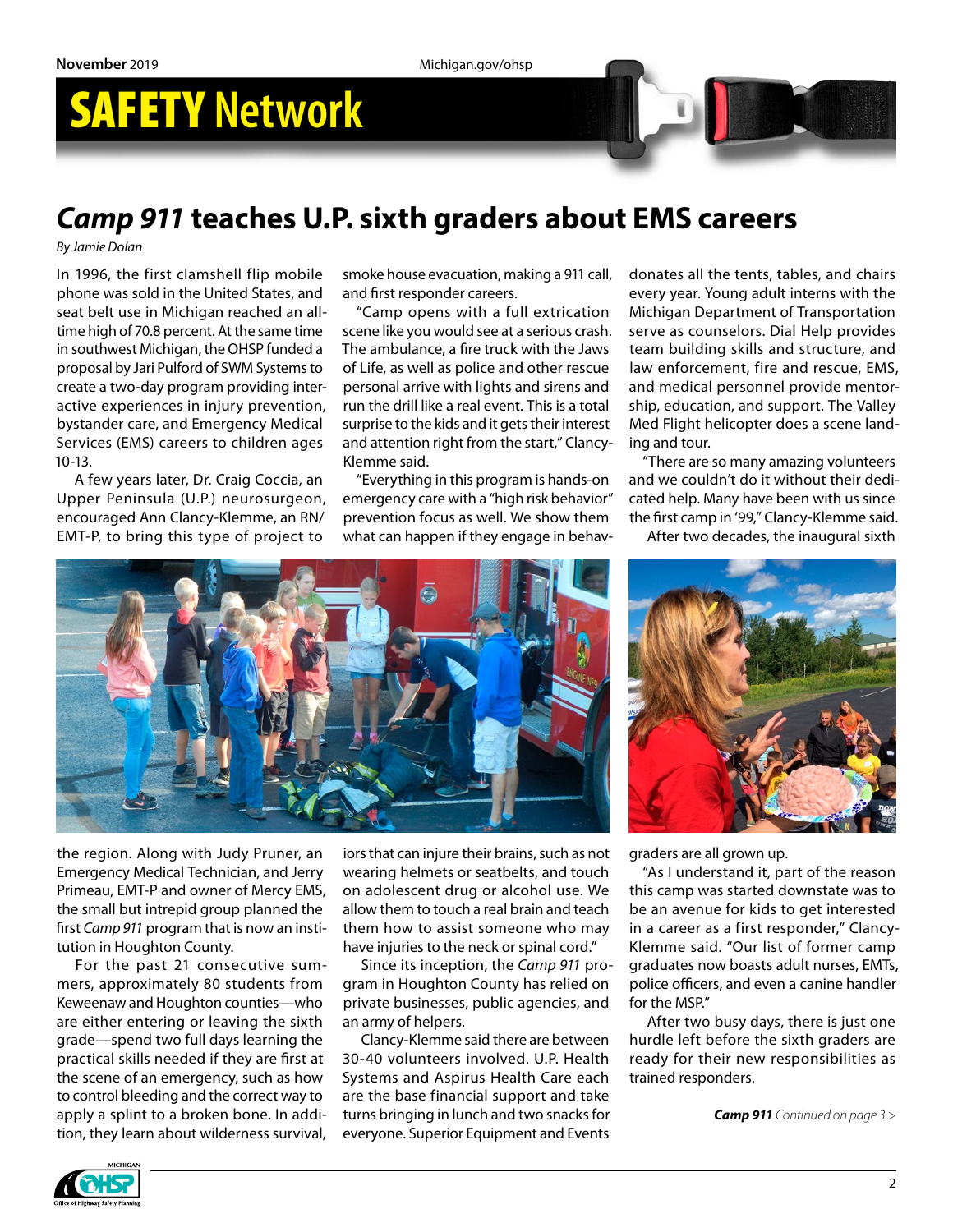## SAFETY **Network**

**Perore You Lock** Also available in Arabic (#9911) and S

#### **SEAT BELTS**

1460 Buckle Up flyer

Also available in Arabic (#1461) and Spa

9100 Vince and Larry trading cards

9600 Pregnant Woman's Guide to Buckling Up

Also available in Arabic (#9601) and Spa 800 New Shoes or a Seat Belt Ticket poster

**EEN DRIVING** 

#### 300 Kelsey's Law flyer

Also available in Arabic (#1301) and Spanis 10 Teen Driving (GDL) Laws brochure (Coming Also available in Arabio (#14

#### **THE MICHIGAN TRAFFIC SAFETY MATERIALS CATALOG IS NOW AVAILABLE ONLINE.**

View the online catalog by going to [www.michigan.gov/OHSPCatalog.](http://www.michigan.gov/OHSPCatalog) You can view and print any of the items available, and you can still order large quantities by using the order form. Vince and Larry and Click It the Cricket costumes can also be reserved.



#### *Click It or Ticket Continued from page 1 >*

and passengers 15 and younger in any seating position to be buckled up. The fine and associated costs for not wearing a seat belt is \$65. Children must be in a car seat or booster seat until they are 8 years old or 4'9" tall, and children under 4 years old must be in the back seat.

In Michigan, the seat belt usage rate stands at 94.4 percent. The national seat belt use rate in 2018 was 89.6 percent.

The OHSP coordinates the *Click It or Ticket* effort which is supported by federal traffic safety funds. Results from the enforcement campaign will be available later this year. The next *Click It or Ticket* campaign will run May 11-31, 2020.

#### **PARTNER PROFILE**

### **Prevention Network**

Created in 1983 and operating as its own organization since 1993, the Prevention Network's mission is to prevent youth drug abuse and other risk behaviors in Michigan. The Prevention Network coordinates five programs: Parenting Awareness Michigan, Michigan Higher Education Network, Michigan Coalition to Reduce Underage Drinking, Community Connections, and the Ingham Substance Awareness and Prevention Coalition. Funding for these programs comes through grants, foundations, and private contributions. The Prevention Network also hosts a variety of trainings and events throughout the year. A full schedule can be found [here.](https://www.preventionnetwork.org/trainings-events)



We Take Prevention Personally! Michigan's network to support and expand community substance abuse prevention.

Ken Dail has been executive director of the network since 2008. There is a staff of eight and a nine-person board of trustees for the network. The Prevention Network is located in Lansing, and can be found online at [www.preventionnet](http://www.preventionnetwork.org)[work.org.](http://www.preventionnetwork.org)



*Ian Grossman of the American Association of Motor Vehicle Administrators speaks at the 2019 State Motorcycle Safety Administrators conference in Grand Rapids. More than 200 people attended the four-day national summit on motorcyclist safety.*

#### *Camp 911 Continued from page 2 >*

"The graduation is important," said Clancy-Klemme. "Camp ends with a rescue relay race that parents and family members are invited to attend."

Upon graduation, each camper is presented with a helmet, smoke alarm, T-shirt, and an emergency first aid kit. Lastly, they are presented with a certificate of completion, and acknowledgment of their hard work.

"We wrap up the day celebrating with a decorated cake and ice cream," said Clancy-Klemme. "The *Camp 911* program teaches skills that can save lives, so not only is this milestone significant for each student, but also for the members of the communities in which they live."

For more information about the Houghton County *Camp 911* program, contact Ann Clancy-Klemme at [AClancyKlemme@gmail.com.](mailto:AClancyKlemme@gmail.com)

*Jamie Dolan is the Northern Michigan Program Manager for the OHSP.*

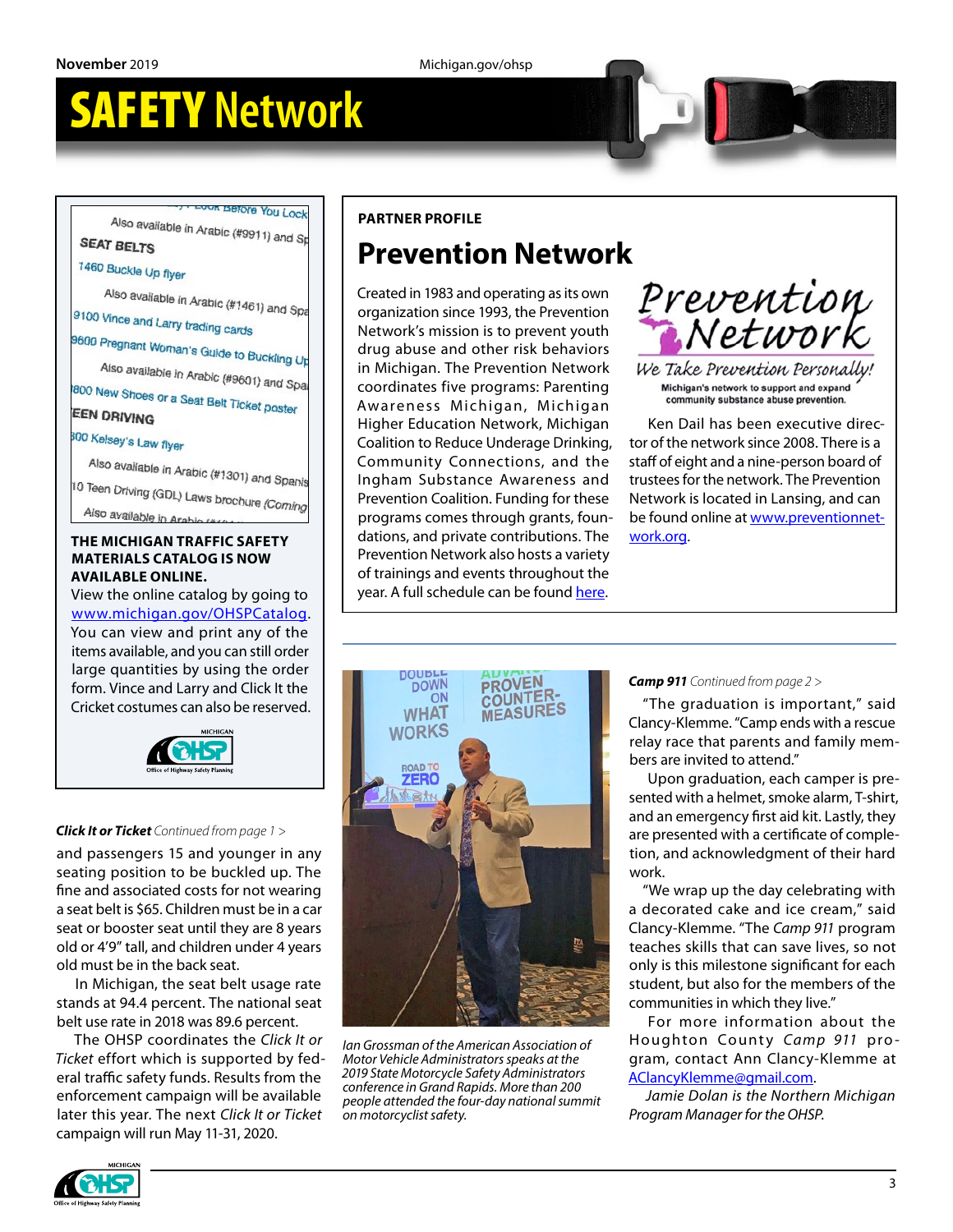## SAFETY **Network**

### **What** *Move Over* **means in Michigan**

*By Kinga Canike and Ken Stecker*

The third Saturday in October is National *Move Over* Day. The purpose behind the day is to raise awareness for the law that requires drivers to move over a lane when passing certain vehicles on the side of the road. Michigan has had a *Move Over* Law for many years now, but it was expanded in February 2019.

The expansion is the result of a growing concern for the safety of road workers. Every year, dozens of Michigan road construction workers are injured or killed on the job. In 2016, there were almost 5,000 work-zone crashes in Michigan, resulting in 17 fatalities and 75 serious injuries.

First responders also continue to face some of the greatest hazards from speeding motorists. In one week alone in February 2019, three separate incidents involving the move over law occurred in the metro Detroit area. In one incident, a state trooper was taken to the hospital after his patrol car was struck while parked in the center median of I-696 in Novi. In two other separate incidents that occurred on the same day, a law enforcement officer was struck twice and a state trooper's vehicle was hit while parked on the Lodge (M-10) Freeway.

Michigan's *Move Over* Law is contained in MCL 257.653. The original section of the law is in section a. It deals with emergency vehicles such as police, fire, and EMS, and states as follows:

(1) Upon approaching and passing a stationary authorized emergency vehicle that is giving a visual signal by means of flashing, rotating, or oscillating red, blue, white, or amber lights as permitted by section 698, the driver of an approaching vehicle shall exhibit due care and caution, as required under the following: a) On any public roadway with at least 2 adjacent lanes proceeding in the same direction of the stationary authorized emergency vehicle, the driver of the approaching vehicle shall proceed with caution, reduce his or

her speed by at least 10 miles per hour below the posted speed limit, and yield the right-of-way by moving into a lane at least 1 moving lane or 2 vehicle widths apart from the stationary authorized emergency vehicle, unless directed otherwise by a police officer. If movement to an adjacent lane or 2 vehicle widths apart is not possible due to weather, road conditions, or the immediate presence of vehicular or pedestrian traffic in parallel moving lanes, the driver of the approaching vehicle shall proceed as required in subdivision (b). b) On any public roadway that does not have at least 2 adjacent lanes proceeding in the same direction as the stationary authorized emergency vehicle, or if movement by the driver of the vehicle into an adjacent lane or 2 vehicle widths apart is not possible as described in subdivision (a), the approaching vehicle shall proceed with due care and caution and reduce his or her speed by at least 10 miles per hour below the posted speed limit, or as directed by a police officer.

The expanded version is contained in section b of MCL 257.653. It states as follows:

(1) Upon approaching and passing a stationary solid waste collection vehicle, a utility service vehicle, or a road maintenance vehicle that is giving a visual signal by means of flashing, rotating, or oscillating amber lights as permitted by section 698, the driver of an approaching vehicle shall exhibit due care and caution, as required under the following: a) On any public roadway with at least 2 adjacent lanes proceeding in the same direction of the stationary solid waste collection vehicle, utility service vehicle, or road maintenance vehicle, the driver of the approaching vehicle shall proceed with caution, reduce his or her speed by at least 10 miles per hour below the posted speed limit, and yield the right-of-way by moving into a lane at least 1 moving lane or

2 vehicle widths apart from the stationary solid waste collection vehicle, utility service vehicle, or road maintenance vehicle, unless directed otherwise by a police officer. If movement to an adjacent lane or 2 vehicle widths apart is not possible due to weather, road conditions, or the immediate presence of vehicular or pedestrian traffic in parallel moving lanes, the driver of the approaching vehicle shall proceed as required in subdivision (b). b) On any public roadway that does not have at least 2 adjacent lanes proceeding in the same direction as the stationary solid waste collection vehicle, utility service vehicle, or road maintenance vehicle, or if the movement by the driver of the vehicle into an adjacent lane or 2 vehicle widths apart is not possible as described in subdivision (a), the approaching vehicle shall proceed with due care and caution and reduce his or her speed by 10 miles per hour.

The law expanded this year to cover more stationary vehicles on the side of the road. In addition to emergency vehicles, it now also applies to the following:

- Road service vehicles such as tow trucks
- Road maintenance vehicles
- Utility service vehicles
- *Move Over Continued on page 6 >* • Garbage trucks



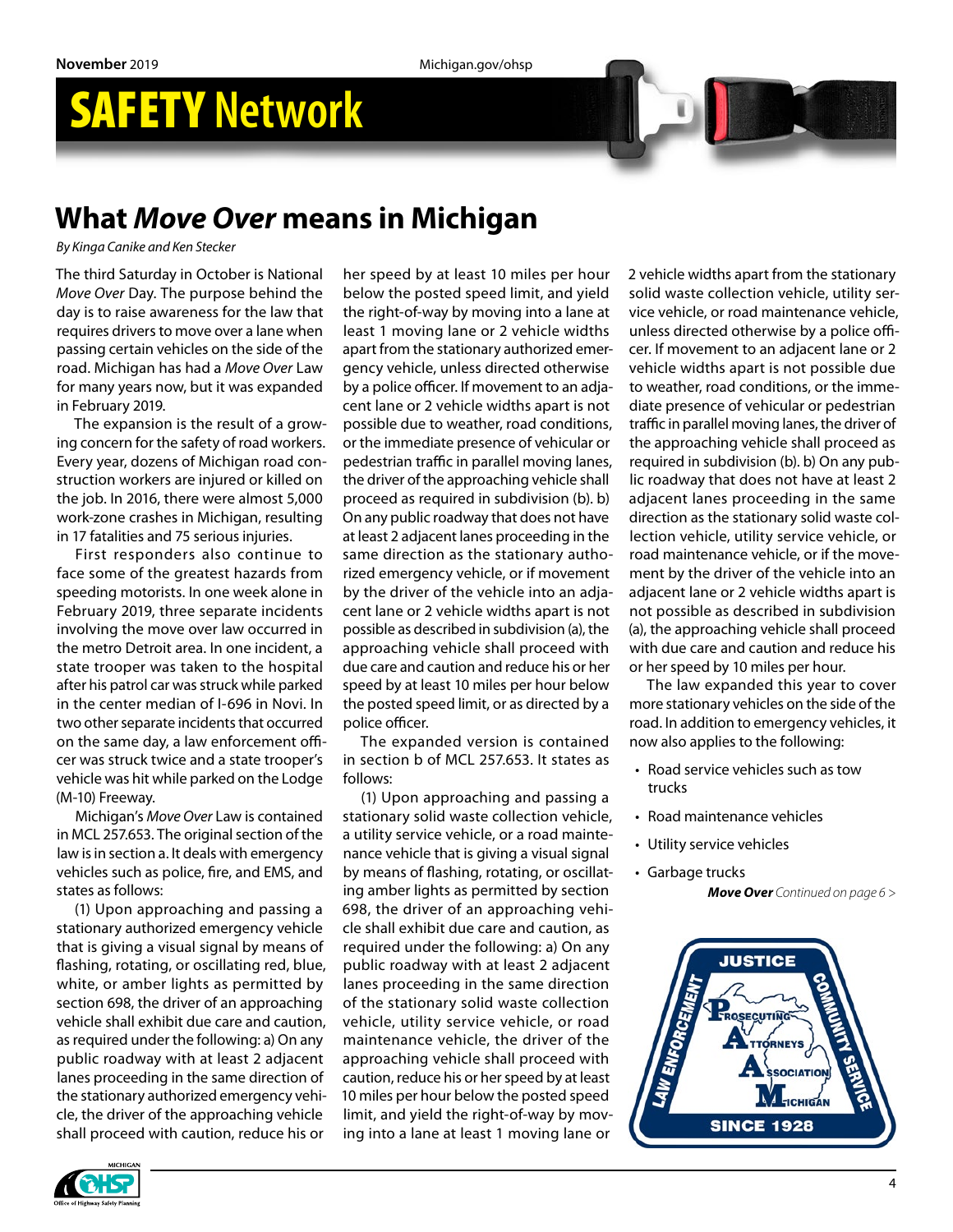## SAFETY **Network**

### **NTSB calls for national safety standards for limos**

The National Transportation Safety Board (NTSB) is calling for new national requirement for seating and seat belt systems on limousines, citing evidence gathered in investigations of crashes in New York, Illinois, and New Jersey.

The NTSB's [Safety Recommendation](https://ntsb.gov/investigations/AccidentReports/Reports/HSR1902.pdf)  [Report](https://ntsb.gov/investigations/AccidentReports/Reports/HSR1902.pdf) recommends the NHTSA require lap/shoulder belts for each passenger seating position on all new vehicles modified to be used as limousines. It also requires seating systems in these vehicles to meet



minimum performance standards to ensure their integrity during a crash.

A 2018 crash of a stretch limousine in New York left 20 dead, including the driver and 17 passengers. One person was killed and six injured in a 2016 limo crash in Illinois, and a 2014 crash in New Jersey killed one and severely injured comedian Tracy Morgan.

In Michigan, you are not required to wear a seat belt when riding in the back seat of a limo.



Applications for the 2019-20 Strive for a Safer Driver (S4SD) campaign are due November 14. For more information, visit [www.michigan.gov/S4SD](http://www.michigan.gov/S4SD).



KELLOGG HOTEL & CONFERENCE CENTER, EAST LANSING, MICHIGAN



## **What's Ahead**

#### **NOVEMBER 2019**

- **7 Senior Mobility and Safety Action Team meeting.** Horatio Earle Learning Center, 7575 Crowner Drive, Dimondale, 1:30 p.m.
- **12 Pedestrian and Bicycle Safety Action Team meeting.** Horatio Earle Learning Center, 7575 Crowner Drive, Dimondale, 9 a.m.
- **12 Traffic Safety Engineering Action Team meeting.** Horatio Earle Learning Center, 7575 Crowner Drive, Dimondale, 9 a.m.
- **20 Drivers Age 20 and Younger Action Team meeting.** Horatio Earle Learning Center, 7575 Crowner Drive, Dimondale, 10 a.m. **DECEMBER 2019**
- **2 6 Older Driver Safety Awareness Week.**
- **3 Governor's Traffic Safety Advisory Commission meeting.** Horatio Earle Learning Center, 7575 Crowner Drive, Dimondale, 9 a.m.
- **4 Traffic Incident Management Action Team meeting.** Horatio Earle Learning Center, 7575 Crowner Drive, Dimondale, 9:30 a.m.
- **18-1/1Drive Sober or Get Pulled Over crackdown.**

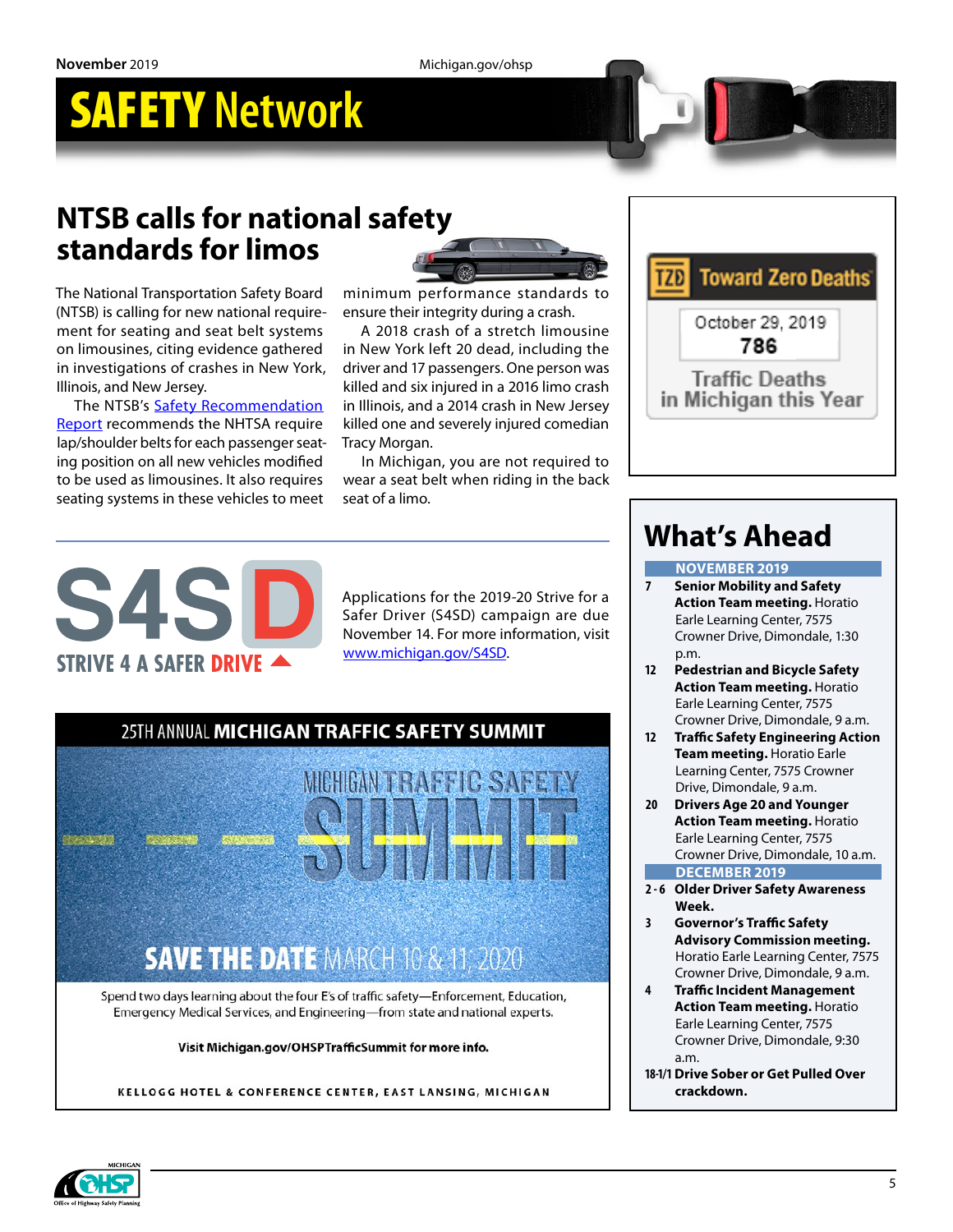## SAFETY **Network**



*Michigan State Police (MSP) Colonel Joseph Gasper (left) attended the October OHSP staff meeting. At the meeting, he recognized Northern Michigan Program Manager Jamie Dolan (right) for 20 years with the MSP.*



# **TSM** Traffic Safety

#### **Free national materials available online**

The [Traffic Safety Marketing](https://www.trafficsafetymarketing.gov/) website has many different kinds of materials available online for a variety of safety programs. From banner ads to fact sheets, public service announcements and sample social media messages, everything you need to help run a successful education program can be found. Topics range from bicycle safety to teen safety. The *Move Over* Law and prescription drug use are a couple of the newest topics to be included. You can also browse ideas from other states in the idea exchange section.

*MSP Spl/F/Lt. Jim Flegel (right) was honored for his dedication to traffic Safety during the September 10 Governor's Traffic Safety Advisory Commission meeting. He served on the commission from October 2013 to June 2019. OHSP Director Michael L. Prince (left) presented Spl/F/Lt. Flegel with a plaque commemorating his service to the commission.* 

#### *Move Over Continued from page 4 >*

Under the law, when approaching any of these stationary vehicles on the side of the road, a driver is required to slow down to at least 10 miles below the posted speed limit and move over a lane. If moving over into a lane is not possible due to traffic, weather, or road conditions, the driver must slow down to least 10 miles below the posted speed limit, pass with caution, and give the stationary vehicle as much space as possible.

The law does not require a driver to move over for a stationary vehicle without its lights on, but it is recommended that drivers always pass stationary vehicles on the side of the road with caution and leave as much room as possible. The penalty for violating this law is a civil infraction that carries a \$400 fine and two points on one's driver's license.

It is incumbent that law enforcement officers and prosecutors enforce this law to save the lives of first responders and other individuals working on the side of the road. The Traffic Safety Training Program offers trainings on this law and other violations of the Motor Vehicle Code that have been put in place to make Michigan roads safer for everyone.

*For more information on this article and PAAM training programs, contact Kenneth Stecker or Kinga Canike, Traffic Safety Resource Prosecutors, at 517-334-6060 or e-mail at [steckerk@michigan.gov](mailto:steckerk@michigan.gov) or [can](mailto:canikek@michigan.gov)[ikek@michigan.gov.](mailto:canikek@michigan.gov) Please consult your prosecutor before adopting practices suggested by this article. Discuss your practices that relate to this article with your commanding officers, police legal advisors, and the prosecuting attorney before changing your practice.*

## **Staff Profile**

**PAT ELIASON** Police Traffic Services Program Coordinator



Pat has been with the OHSP since October 1996, starting as the Occupant Protection Program Coordinator before becoming the Police Traffic Services Program Coordinator in 2002. She has a brother who lives in Tupelo, MS, and two cats, Tristan and Hunter. Tristan is an indoor cat, rescued from the Humane Society three years ago and Hunter is an outdoor cat who lives rent-free in Pat's garage!

**What do you like most about your job?**

*I like the variety of tasks and people I get to work with every day.*

**What are your interests or hobbies?** *I like to take wildlife photographs, play card games, and look forward to Indiana University Men's College Basketball games.*

**What personal achievement are you most proud of?**

*That I've made it on my own.*

**What's your favorite vacation spot?** *So far, my favorite vacation spot has been the Grand Cayman Islands.*

**What's something people don't know about you?**

*I like to play table shuffleboard, and I'm pretty good at it!*